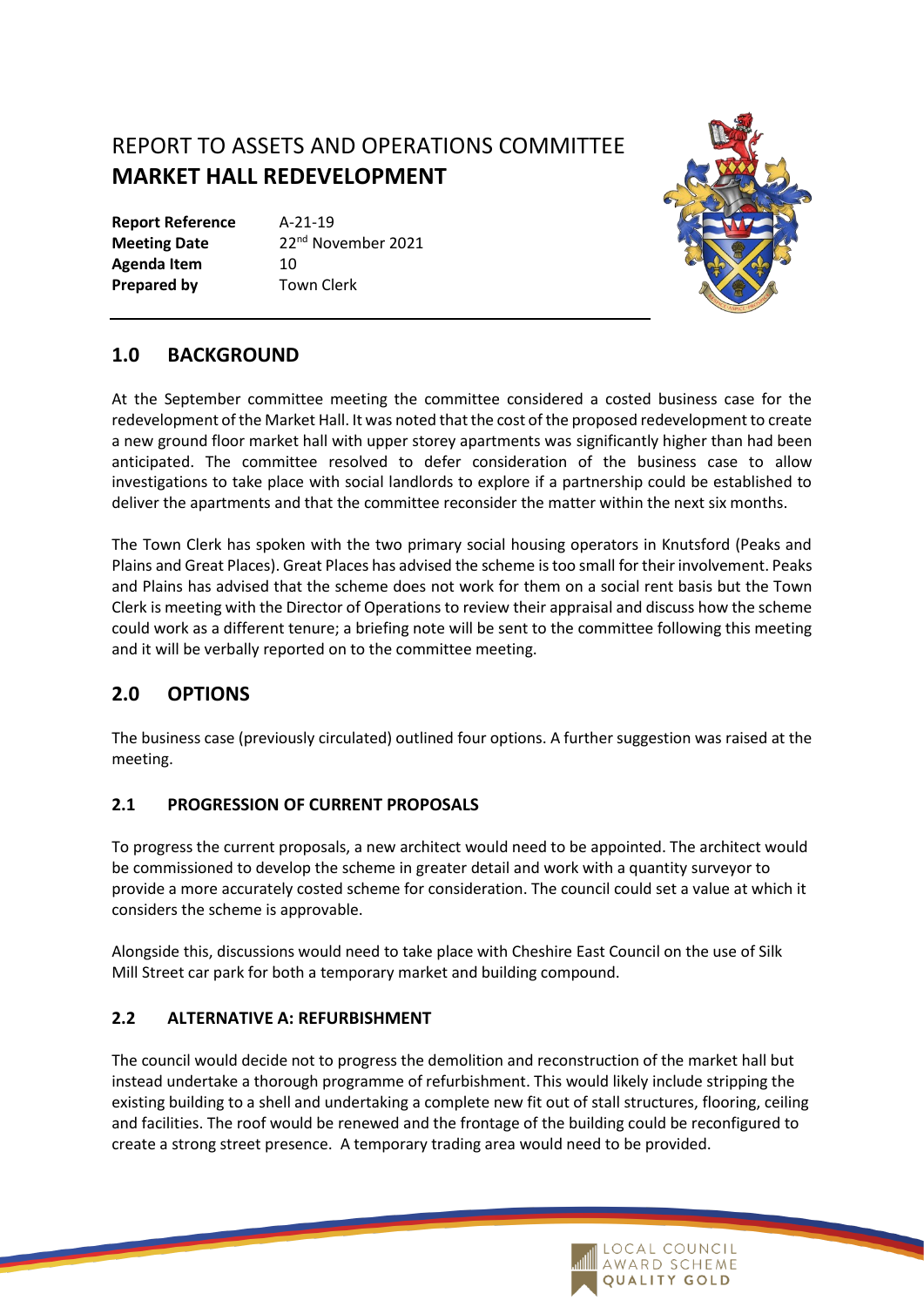Pros:

- Significantly lower upfront cost
- Simpler project with a less complicated construction phase and reduced need for Party Wall Act agreements.

Cons:

- Fails to utilise space on a first and second floor
- Does not provide increased income through apartments
- Depending on the structure of the building there is more limited scope for reconfiguration

#### **2.3 ALTERNATIVE B: INCREMENTAL REFURBISHMENT (NOT RECOMMENDED)**

The council would develop a programme of refurbishment over a several year period undertaking improvements in phases. This would spread the costs over several years but the final market would largely be of the same configuration as the existing. The work would predominantly be undertaken whilst the market is open or through temporary (low season) closures.

Pros:

- Significantly lower upfront cost
- Simplest project

#### Cons:

- Fails to utilise space on first and second floor
- Does not provide increased income through apartments
- Limited scope for improvement
- Results in several years of disturbance to traders, likely to be several periods where traders cannot trade
- Will take several years to deliver a significant benefit
- May prove challenging to retain and recruit traders during the period
- More challenging to finance requiring either multiple loans or delays until sufficient reserves built up to fund larger works

#### **2.4 ALTERNATIVE C: NEW SCHEME**

The council would decide not to progress the existing plans but commission a new architect to develop a scheme for redevelopment. The brief could be the same (first and second floor apartments) or different (e.g. second storey only, alternative uses for upper floors etc).

Pros:

- May be a more desirable commission for a new architect
- Enables a change of direction
- May be simpler from a cost engineering perspective

Cons:

- Accepts the previous work was largely abortive
- Repeats early design stage resulting in higher cost